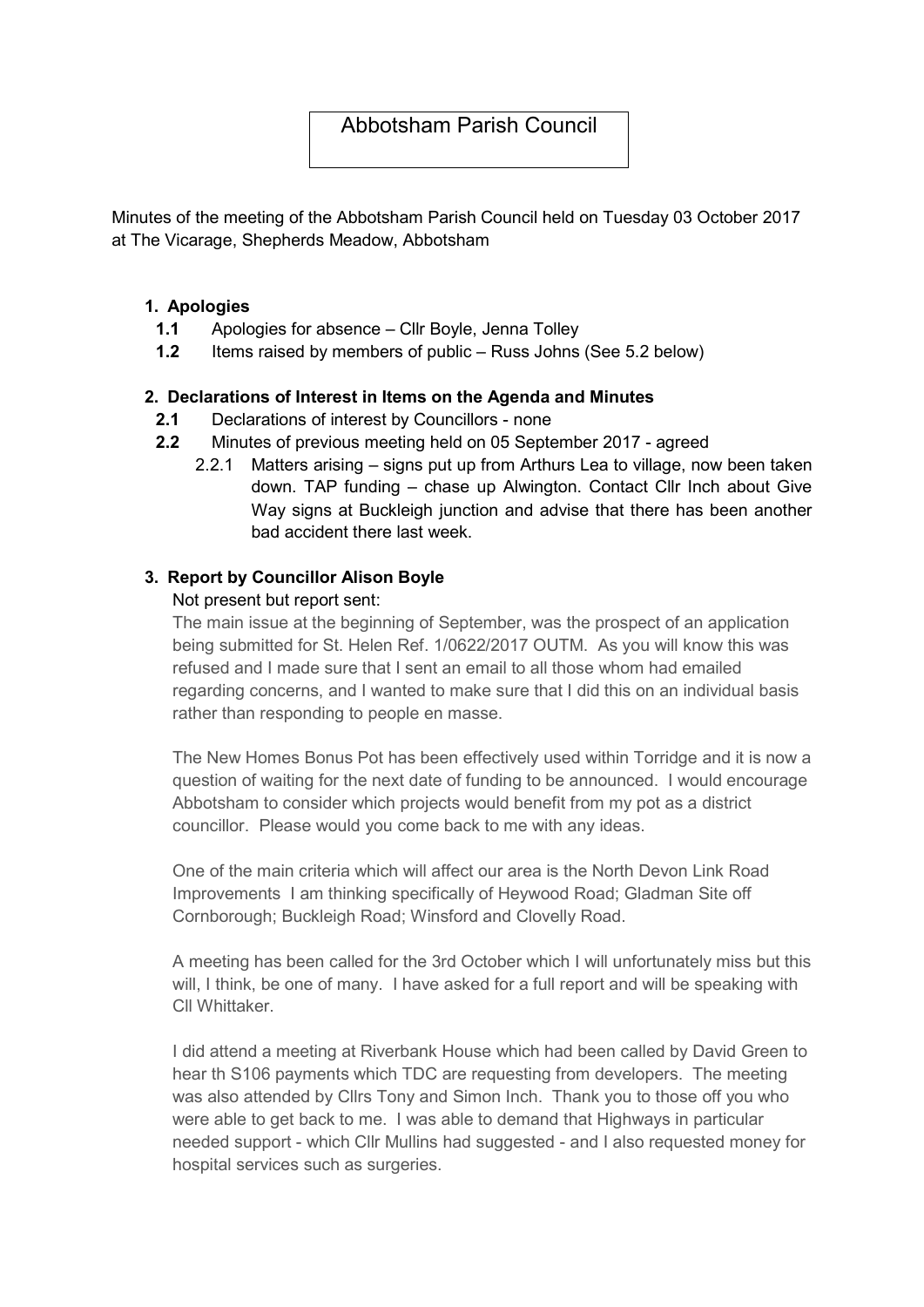# 4. Report by Councillor T Inch

Not present – no report received

# 5. Planning Applications

- 5.1 1/0622/2017/OUTM Outline application (with all matters reserved) for the erection of up to 28 dwellings (including affordable) and provision of public open space and surface water attenuation together with associated access, parking and landscaping | Land Off St Helens Abbotsham – Refused
- 5.2 Future proposals at The Ultimate High, Abbotsham Russ Johns to discuss High Ropes course to be removed on 29 October, poles not having longevity, diversification and now no longer the only reason to go to site and not meeting needs of customers. Something more team building activity related. Will come back to us with any future proposals.

# 6. Clerks Report

- 6.1 VAT registration check with Edward Johns
- 6.2 Code of Conduct agreed the code of conducted circulated to all parish councillors
- 6.3 Highway Maintenance Enhancement fund email steven.wheeler@devon.gov.uk

# 7. Chairs Report

- 7.1 VIPS/maintenance in the Village Philip sent list to Martin, arrange a Saturday morning – potentially 28 October for tree trimming and then parish councillors to contact residents. Paul had two meetings regarding flailing back grass. Ian Woolacott to meet with Paul this week. Thulborns meeting was cancelled and advised that it not worth them doing. Canns too busy with maize cutting.
- 7.2 Monitoring development activities in the parish None
- 7.3 Noise from Roller Coaster contact environment protection again to ask for visit during half term
- 7.4 Post box still no reply to advise of date. Should have been by the end of September, Martin has emailed her again and not received a response. Martin will contact Cllrs Boyle and Inch
- 7.5 Village Welcome Pack Chris circulated google doc so that anyone can change.

### 8. Finance

- 8.1 Grant Thornton Audit Response noted and conclusion of audit to be published on website on 04 October
- 8.2 Payment to ISS
- 8.3 Payment of Grants for 2017/18
	- PCC requested £2000 Proposed by Paul, seconded by Graham and all agreed (cheque 563)

Pre school requested £1350 – Proposed by Martin, seconded by Chris, all agreed (cheque 564)

Village hall (use by Post office) – agreed £100 per year (cheque 565)